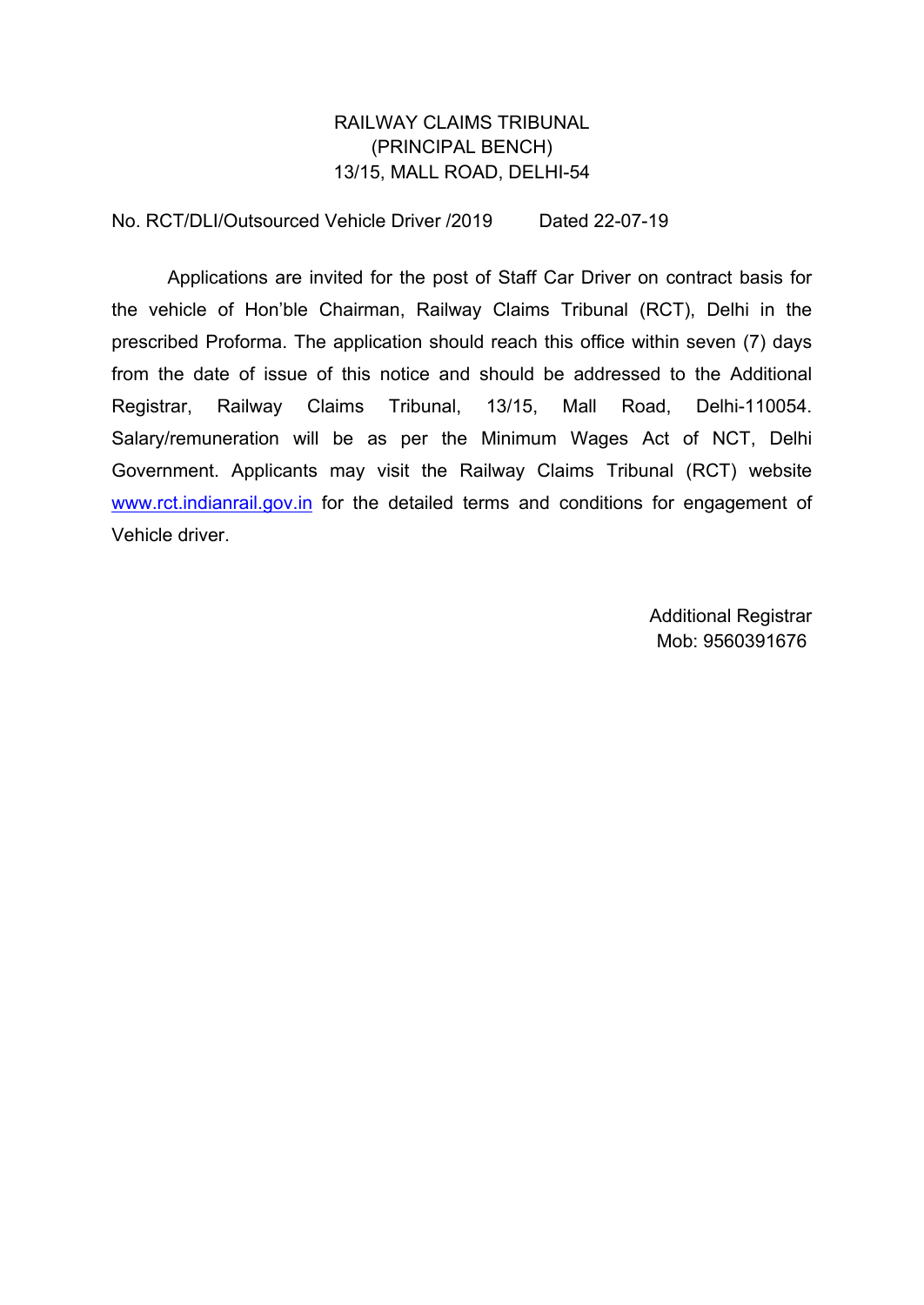## TERMS AND CONDITIONS FOR ENGAGEMENT OF VEHICLE/STAFF CAR DRIVER ON CONTRACTUAL/OUTSOURCING BASIS IN RAILWAY CLAIMS TRIBUNAL, DELHI

- 1. Candidate should be a matriculate/eighth pass with a valid driving license issued by the Transport Authority.
- 2. Salary/remuneration will be as per the Minimum Wages Act of NCT, Delhi Government.
- 3. The Railway Claims Tribunal working hours will be 8.5 hours per day from 9.30 hrs to 18.00 hrs with half an hour lunch break from 13.30 to 1400 hrs on all working days.
- 4. Since RCT is a judicial organization, any leak of confidential information may lead to legal action including prosecution.
- 5. If the person engaged remains absent, pro rata deduction will be made from the amount payable to him/her. The amount of deduction will be worked out on the basis of  $1/30<sup>th</sup>$  of the lump sum amount per day of absence.
- 6. Either party can terminate this contractual engagement after giving one month's prior notice.
- 7. (i) The above contractual arrangement would be for a period not exceeding 11 months from the date of acceptance of the terms and conditions for such engagement or till the posts are filled by Zonal Railways, whichever is earlier. (ii) The contractual engagement can be extended for a further period not exceeding 11 months, if agreed by both the parties and based on the performance of the hired candidate(s) subject to(i) above.
- 8. Engagement of persons under this scheme does not constitute any offer of appointment in RCT or in Railways.
- 9. Recovery if any is to be made from the monthly wages for willful damage/loss to the vehicle that may be caused by the person engaged.
- 10. The age of the applicant should not be less than 30 years and should not be more than 52 years on date.
- 11. Candidate should be aware of the routes of Delhi.